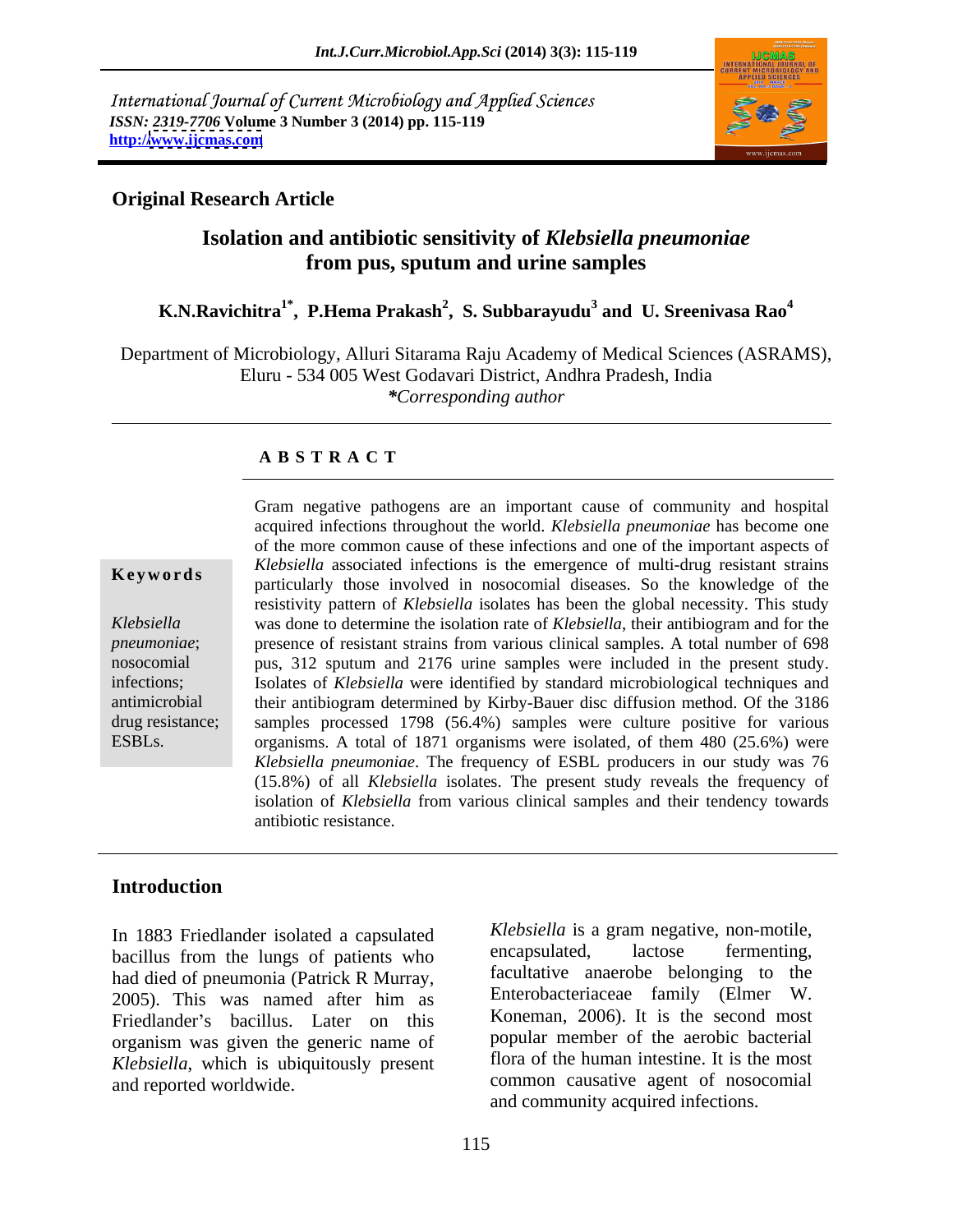of antibiotics than are most *Escherichia coli* strains. They are nearly always previously sensitive antibiotics is also increasing in the recent years due to overuse and misuse of antimicrobial agents and or natural causes.

that pose a serious threat for healthcare ESBL *Klebsiella pneumoniae* are also antimicrobial agents like quinolones and

Therefore updated knowledge of the drug resistance pattern in a particular region is useful in clinical practice. This work gives an account of isolation of *Klebsiella* from clinical pus, sputum and urine samples, their antibiogram and presence of resistant

2012 to October 2013 at the Department of

It has even replaced *Escherichia coli* in Microbiology.A total of 698 pus, 312 some centers as a nosocomial pathogen. It sputum and 2176 urine samples were causes pneumonia, urinary tract infection, collected during this period with universal other pyogenic infections, septicemia and safety precautions and were transported to rarely diarrhea (Arti Kapil, 2013). the laboratory without delay. The pus Biochemically typical strains of *Klebsiella*  disposable syringes or collected onto *pneumoniae* are resistant to a wider range sterile cotton tipped swabs. Sputum and naturally resistant to ampicillin (Patrick R M. Tille, 2014). Samples were obtained Murray, 2005). Resistance of *Klebsiella* to from both inpatients and outpatients, of all samples were either aspirated by clean voided midstream urine was collected into screw top containers (Patrica age groups and of both sexes.

# **Characterization of bacterial isolates**

Of particular concern is the Extended aseptically inoculated on to Blood and Spectrum Beta Lactamase (ESBL) MacConkey agar plates and incubated producing *Klebsiella pneumoniae* that overnight at 37 0C. *Klebsiella* isolates were have been steadily increasing over the past identified by their morphology and years and rapidly spreading worldwide biochemical characteristics. Morphology associated infections. Increasingly the shaped colonies on blood agar and lactose showing co-resistance to other MacConkey agar. In gram staining, gram aminoglycoside antibiotics. Both morbidity and mortality is increased when identified were positive Voges-Proskauer infection is caused by these drug resistant test, positive citrate utilization test, organisms. Antibiotic sensitivity pattern positive urease test, acid and abundant gas may change from time to time and place to production from glucose, lactose, sucrose, place. maltose and mannitol sugar fermentation Pus, sputum and urine samples were of *Klebsiella* identified were large dome fermenting mucoid colonies on negative, short, plump, straight rods were seen .The biochemical characters tests (Elmer W. Koneman, 2006; J. Gerald collee, 2012).

# **Antimicrobial susceptibility testing**

strains in various samples. diffusion method according to the CLSI **Materials and Methods** susceptibility to cefotaxime (30 µg) and **Collection of samples** Ceftriaxone (30  $\mu$ g) with zone sizes  $\leq$ This study was carried from November used as screening method for ESBL Was done for all the isolates on Mueller- Hinton agar plates by Kirby-Bauer disc guidelines 2012 (CLSI, 2012). Reduced  $27 \text{mm}$  and  $\leq 25 \text{mm}$  respectively were production.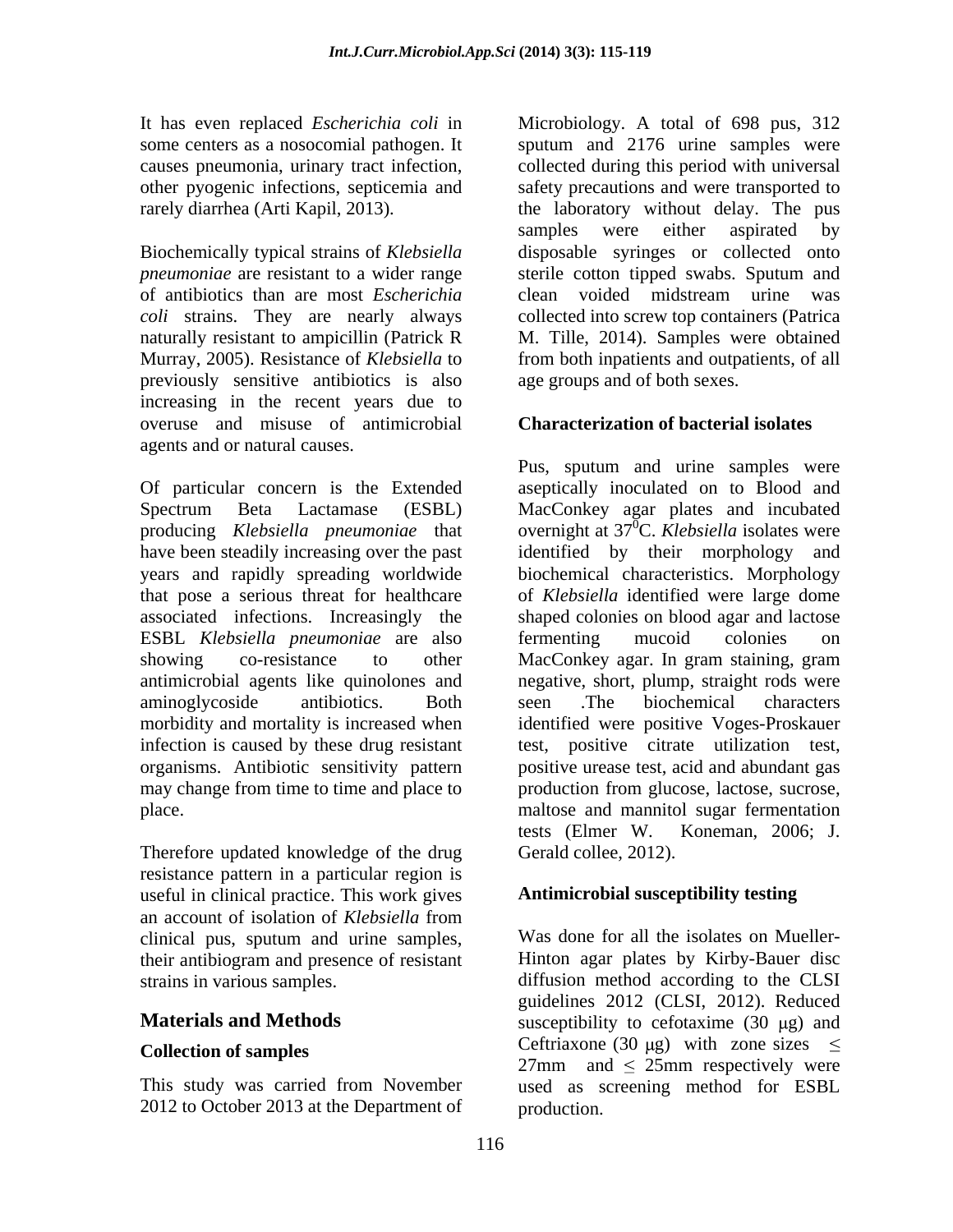A total of 3186 pus, sputum and urine which is similar to Valarmathi et al (2013) samples were processed during our study period. 1871 bacterial isolates were obtained from culture positive 1798 samples. Of them 480 were *Klebsiella pneumoniae* (Table -1 & chart-1). The ESBL producers in our study was 76 sensitivity and resistance pattern of the (15.8%) of all *Klebsiella* isolates. Of them sensitivity and resistance pattern of the *Klebsiella* isolates to various antibiotics in isolates from pus constituted the highest our study is shown in the table -2. Of the 36 (23.1%) of all pus isolates, which is in 480 *Klebsiella* isolated, 76 (15.8%) were good agreement with reports from ESBL producers, 36 isolates were from B.L.Chaudhary et al (2013), followed by pus samples, constituting 23.1% of all pus  $10(14.7%)$  of sputum isolates which is isolates, 15 were from sputum samples constituting 22.1% of all sputum isolates Gonlugur et al (2004) and 30 (11.7%) of and 25 were from urine samples all urine isolates which is similar to constituting 9.8% of all urine samples.

*Klebsiella* species have been associated accounting for 94.9% of pus, 80.4% of with different types of infections. Sputum and 89.9% of urine samples. with different types of infections. sputum and 89.9% of urine samples. However the main importance of Sensitivity to cefaperazone and sulbactam *Klebsiella* as a pathogen is in causing was also good accounting to 81.1% of pus, infections in hospitalized patients, the 88.2% of sputum and 89.1% of urine infections in hospitalized patients, the strains responsible are nearly always biochemically typical members of aminoglycosides antibiotics was moderate *Klebsiella pneumoniae* (Patrick <sup>R</sup> Murray, 2005).

Moreover, extensive use of broad infections due to *Klebsiella* and their spectrum antibiotics in hospitalized patients has led to both increased carriage of *Klebsiella* and the development of multidrug resistant strains like those of Extended Spectrum Beta Lactamases (ESBLs) (Archana Singh Sikarwar et al., 2011). These multidrug resistant strains cause serious nosocomial and community acquired infections that are hard to eradicate by using available antibiotics. Hence the need to determine the antibiogram of these pathogens in order to evaluate the efficiency of empirical drug treatments formulated in our hospitals.

*Klebsiella* in sputum was 30.9% which is

**Results and Discussion** in good agreement with Manikandan et al (2013) followed by 29.2% in pus samples, which is similar to Valarmathi et al (2013) and 22.9% in urine samples which is in agreement with R.Sarath babu et al (2012). Most of the isolates in our study were not multidrug resistant. The frequency of ESBL producers in our study was 76 (15.8%) of all *Klebsiella* isolates. Of them B.L.Chaudhary et al (2013), followed by 10 (14.7%) of sputum isolates which is little higher than that reported by Ugur Gonlugur et al (2004) and 30 (11.7%) of all urine isolates which is similar to Shamweel Ahmed et al (2009). Our study showed good sensitivity to imipenem, accounting for 94.9% of pus, 80.4% of Sensitivity to cefaperazone and sulbactam was also good accounting to 81.1% of pus, 88.2% of sputum and 89.1% of urine samples. Sensitivity to quinolones and in our study.

> The present study reveals the incidence of tendency towards antibiotic resistance. Multidrug resistant bacteria are emerging worldwide which causes major public health problems and challenges to health care.

In the present study culture positivity for study, confirmatory studies are required Knowledge about the common organisms associated with infections, the resistance patterns of these bacterial strains in a geographical area will help to guide appropriate and judicious antibiotic use, formulate antibiotic policies and for infection control intervention programmes. However only screening tests were performed for detection of ESBLs in our for further evaluation.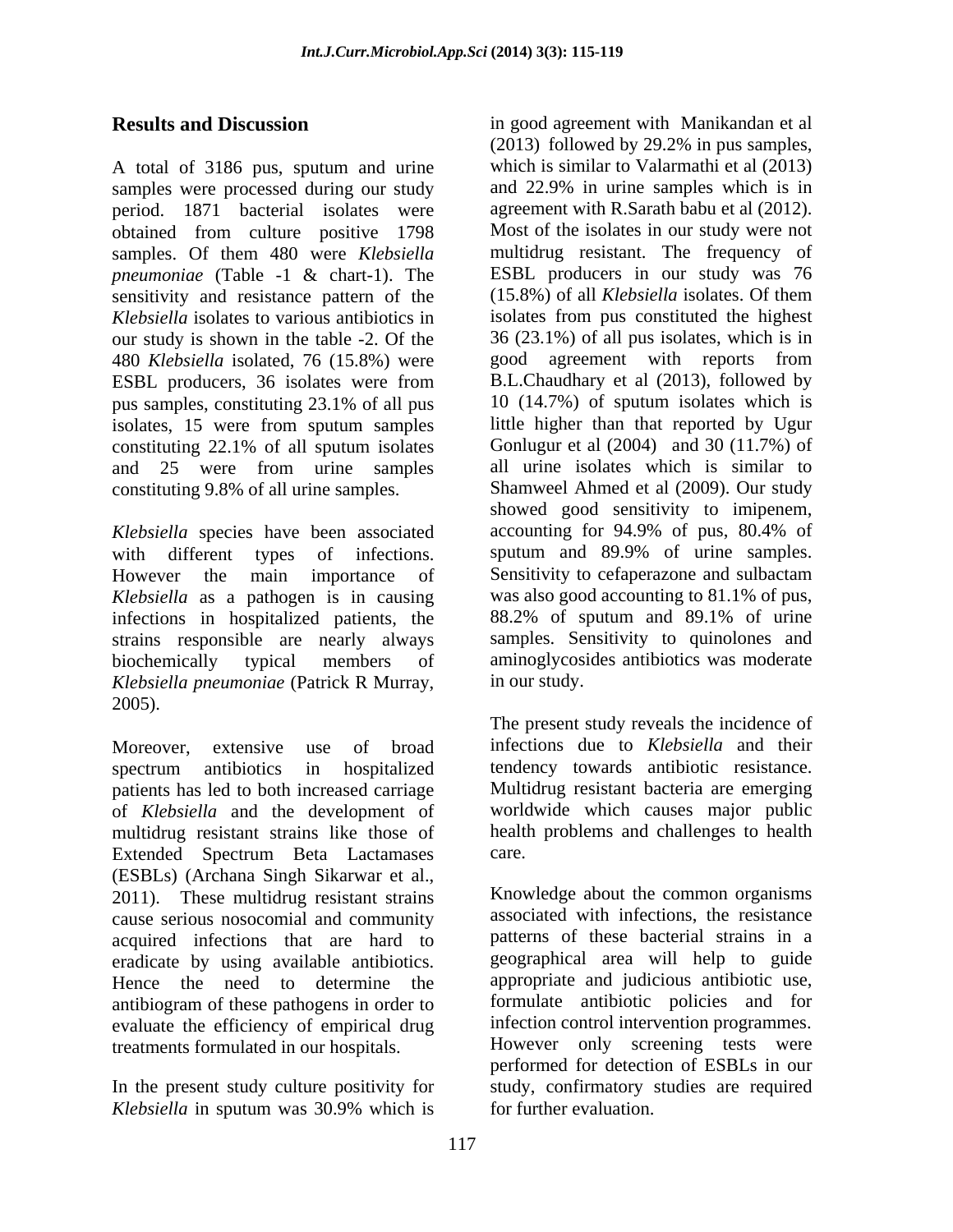| Sample       | <b>Total no of samples</b>           | <b>Number of Culture</b><br>positives                | $\%$ of culture<br>positives |
|--------------|--------------------------------------|------------------------------------------------------|------------------------------|
| <b>A</b> UD  | $\sim$ $\sim$                        |                                                      | 601                          |
| Sputum       |                                      | $\sim$ 1 $\sim$                                      | $\sim$<br>,,,,               |
| Urine        | $\frac{1}{2}$<br>$\sim$ 1 $\prime$ 0 | $\overline{A}$ $\overline{A}$ $\overline{A}$<br>⊥⊥∪¬ | 507<br>J v.,                 |
| <b>Total</b> | 3186                                 | 1798                                                 | 56<br><u>-</u><br>-          |

## **Table.1** Total number of organisms isolated

**Table.2** Antibiotic sensitivity pattern

| <b>Antibiotics</b>                                                                                                                   |                |       | Sputum |       |       | $I$ <sub>rine</sub> |
|--------------------------------------------------------------------------------------------------------------------------------------|----------------|-------|--------|-------|-------|---------------------|
|                                                                                                                                      | $\mathbf{R}$ % | $S\%$ | $R\%$  | $S\%$ | $R\%$ | $S\%$               |
|                                                                                                                                      |                | 41.8  | /8.4   | 21.6  | 65.9  | 34.1                |
|                                                                                                                                      |                | 64.6  | 33.3 L | 66.7  | 40.3  | $\overline{59.7}$   |
|                                                                                                                                      | 23.1           | 76.9  | 19.8   | 80.2  | 8.7   | 91.3                |
|                                                                                                                                      | 20.6           | 79.4  | 22.1   | 77.9  | 9.8   | 90.2                |
|                                                                                                                                      | 12.1           |       |        | 62.4  | 40.3  | 59.7                |
| <b>Amoxyclav<br/> Ofloxacin<br/> Cefotaxime<br/> Ceftriaxone<br/> Gentamicin<br/> Cefoperazone&amp;<br/> sulbactam<br/> Luingang</b> |                | 81.1  | 11.8   | 88.2  | 10.9  | 89.1                |
| <b>Imipenem</b>                                                                                                                      |                | 94.9  | 19.6   | 80.4  | 10.1  | 89.9                |

**Chart.1** Culture positivity of *Klebsiella pneumoniae*